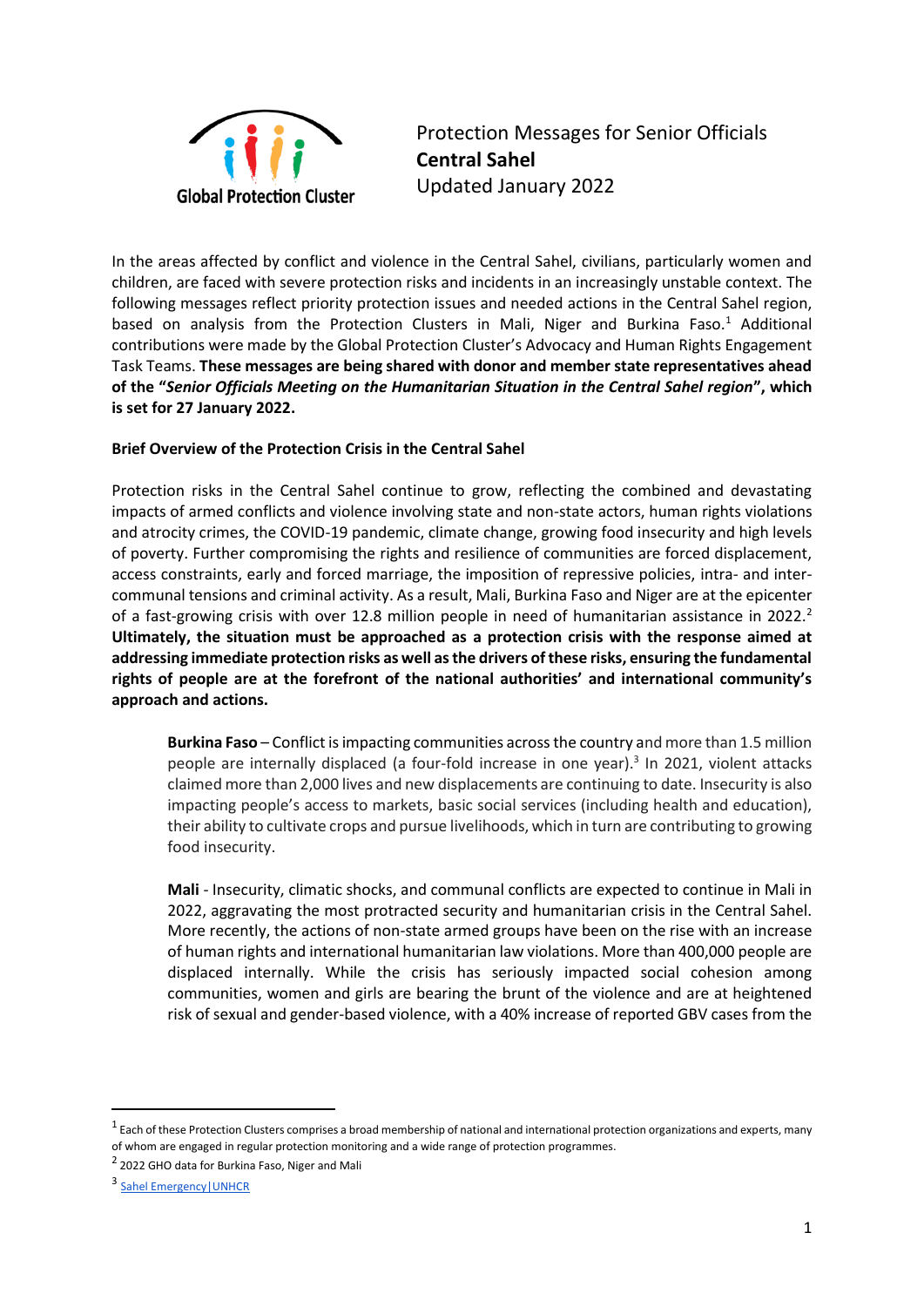previous year. The deterioration of the security situation has also drastically reduced humanitarian access with certain areas and entire villages besieged by armed groups.<sup>4</sup>

**Niger –** Conflict dynamics in Niger are changing, including in the Tillaberi, Tahoua, Diffa and Maradi regions, which have recently experienced mass and targeted killings, kidnappings, intercommunal tensions, the absence of basic services and increased violence involving nonstate actors<sup>5</sup>. These violations are leading to both internal and cross border displacements. The Protection Cluster estimates that 1.1 million people will be in need of protection in 2022 – with a sharp increase of people in need of mental health and psychosocial support.<sup>6</sup> Child protection is of particular concern with a high rate of child marriages (76% of girls are married before the age of 18), and limited access to education in light of school closures. Further insights on protection priorities in Niger are highlighted in the GPC's recent article, [Tillaberi:](https://www.globalprotectioncluster.org/2022/01/21/tillaberi-western-nigers-protection-of-civilians-crisis/)  [Western Niger's Protection of Civilians Crisis](https://www.globalprotectioncluster.org/2022/01/21/tillaberi-western-nigers-protection-of-civilians-crisis/)

#### **Key Protection Messages for the Central Sahel**

- **1. Protection risks are severe and rising, particularly for women and girls, while access to needed services are limited.** 
	- The critical lack of state presence and services in the three border areas, combined with ongoing violence and the strong proliferation of self-defense groups, increases serious risks for the civilian population. In particular, the lack of access to basic services is often further compounding protection risks. For instance, across the Sahel, over 6,000 schools are closed or non-operational due to violence, jeopardizing children's current and future education, especially girls who are the least likely to return to school after prolonged interruptions.<sup>7</sup>
	- Humanitarian actors have at times been forced to suspend operations in light of growing violence, military operations, criminality and logistical challenges in certain locations.<sup>8</sup> This has a direct and harmful impact on communities who are faced with severe protection risks, leaving them without access to basic assistance and protection. However, humanitarian and protection actors continue to deliver life-saving assistance amidst a challenging operating environment, and they need additional resources to scale up their response efforts. In 2021, Burkina Faso's protection needs were funded at 23%; Mali's were funded at 26% and Niger's reached 46%.<sup>9</sup> This is simply unacceptable, leaving millions without even the very basic protection supports they need to stay safe.
	- Ultimately, the situation in the Central Sahel must be approached as a protection crisis by all actors to ensure the drivers of risks, underlying root causes and the fundamental rights of communities are at the forefront of the national authorities' and international community's response. This includes strengthening of protection services as essential to ensuring respect for human rights, strengthening security and dignity and better meeting needs.

#### **Recommendations**

• *Donors and Member States* should further invest in protection-focused response efforts across the triple nexus in proportionate and sustainable ways. Urgent protection supports are needed with case management and referrals, access to civil documentation, legal assistance

<sup>4</sup> [Mali Protection Analysis Update July 2021 | Global Protection Cluster](https://www.globalprotectioncluster.org/2021/08/04/mali-protection-analysis-update-july-2021/)

<sup>5</sup> [Niger Protection Analysis Update June 2021 | Global Protection Cluster](https://www.globalprotectioncluster.org/wp-content/uploads/Protection-Analysis-Update_Niger_Juin2021_Final.pdf)

<sup>6</sup> Niger Humanitarian Response Plan, 2021.

<sup>&</sup>lt;sup>7</sup> As of 29 November, Lake Chad and Central Sahel humanitarian overview.

<sup>8</sup> SOM Regional Note, January 2022.

<sup>&</sup>lt;sup>9</sup> Global Protection Cluster data, January 2022.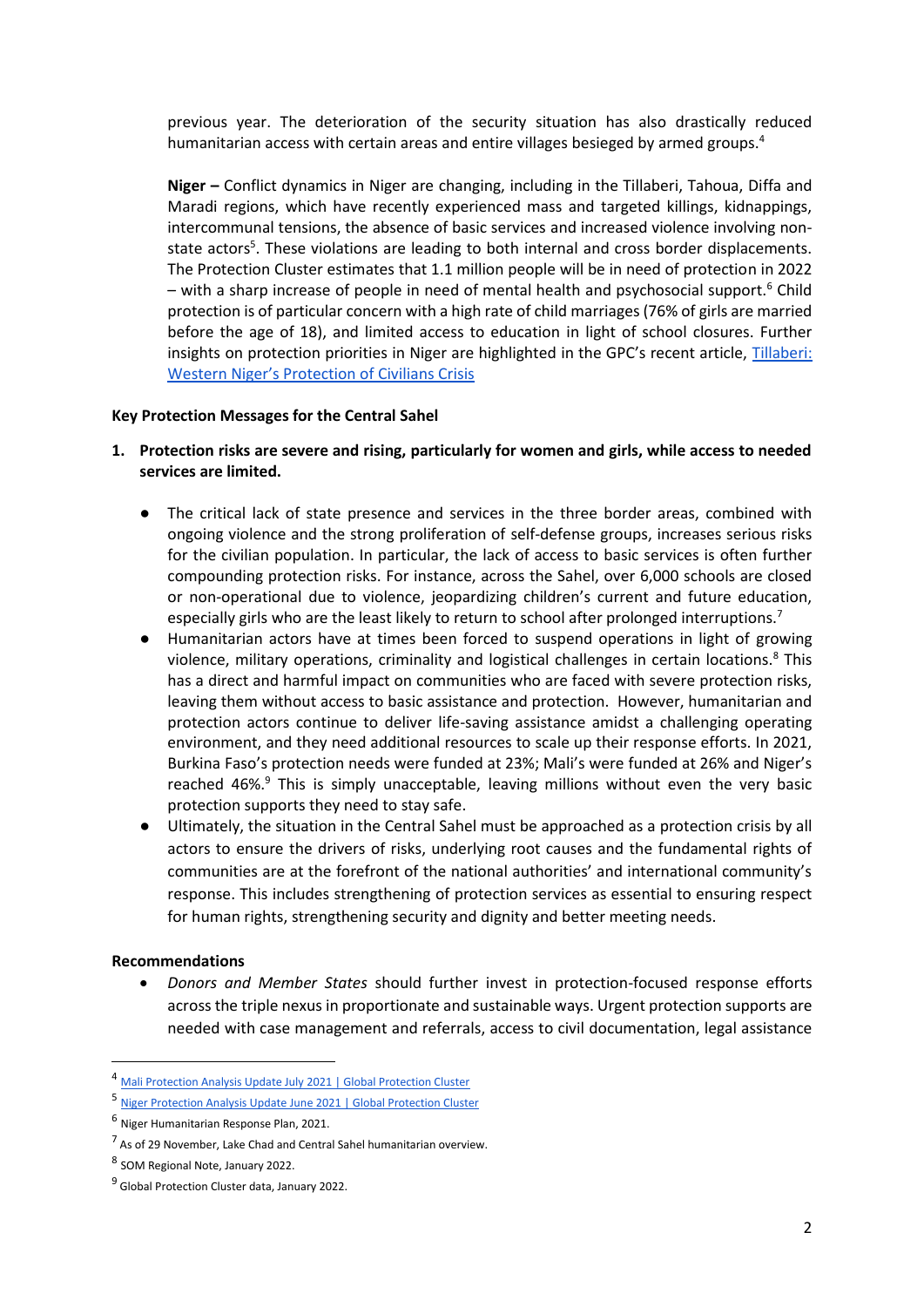and access to justice, GBV and childcare services, PSEA, assistance for victims of explosive devices, psychosocial and mental health supports and beyond. Such investments must take on a strong localization focus, recognizing the unique assets different local partners and community-based approaches bring, including with respect to trusting relationships with communities and access.

- Alongside protection response efforts, *Donors and Member States* must further prioritize longer-term support for basic services as well as tailored community-based protection, human rights and peacebuilding approaches, including mediation programs, non-military peace initiatives, community based early warning systems and community social cohesion - that address the root causes of conflict and support communities with protective factors.
- *National Authorities and Member States* must not reduce the crisis to its security aspect and instead must comprehensively address its root causes, making a firm commitment to resolve it by first addressing the drivers of violence through increased support for non-military peace initiatives and non-violent protection mechanisms. Further commitments, coupled with concrete actions, to realize durable solutions where appropriate for those displaced internally and across borders are also needed to ensure any return process or other solution is pursued in a way that supports the rights of displaced people.

## **2. The militarised approach to the crisis is driving vulnerability and insecurity.**

- The military operations in the Liptako Gourma region (called the region of the three frontiers between Niger, Burkina Faso and Mali) are part of what drives forced displacement and crossborders mixed movements. Violations by all parties to the conflict, including Non-State Armed Groups and Government security forces, are eroding trust while driving intercommunal tensions and violence, family separations and the disintegration of social cohesion.
- Civil-Military Coordination mechanisms are functioning in all three countries and need to be further reinforced to support the protection of affected civilian populations. This in part reflects variable capacity and resources dedicated to such mechanisms, including how their effectiveness is largely tied to the capacities of a given coordinating body and the degree of engagement by its constituent parties. Participation by national militaries has been a challenge due to competing priorities and limited resources available.
- In an increasingly complex environment with shrinking humanitarian space, ensuring the respect of humanitarian principles is essential. This includes the need for clear distinction between different kinds of operations and agencies, particularly stabilization and humanitarian agencies, which supports operational safety and principled responses.<sup>10</sup> The blurring of boundaries can pose a direct danger to humanitarian actors.

### **Recommendations:**

- *The international community* must refocus its approach and actions in the region, moving away from a military response to implementation of an integrated protection response, leveraging existing institutions and mechanisms.
- *Civil authorities, military and humanitarian actors* must continue to invest in strengthened capacity for cohesive and effective civil-military coordination mechanisms at sub-national, country, regional and cross-border levels. Further tools and resources are needed to improve coordination and dialogue between military, civilian and humanitarian actors on IHL, humanitarian principles and civil-military coordination. Sharing good practices and lessonslearnt across contexts is also needed to build on successes in the region. Additional capacity, including via scaled-up staffing, of the Civil-Military Coordination mechanisms and more

<sup>10</sup> SOM Regional Note, January 2022